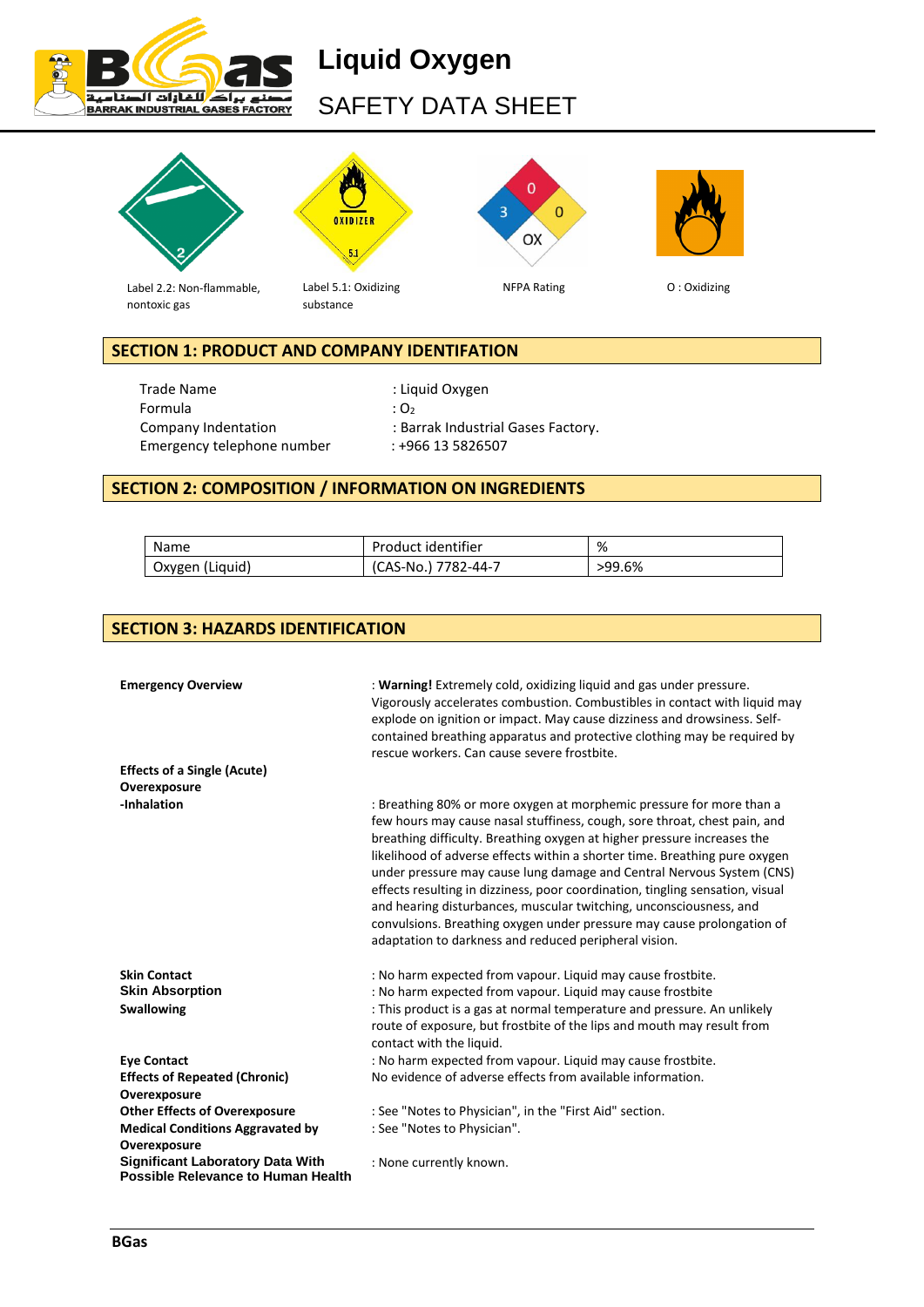

**Liquid Oxygen**

SAFETY DATA SHEET

#### **SECTION 4: FIRST AID MEASURES**

**Inhalation** If inhaled, remove to fresh air. If not breathing, give artificial respiration. Get medical attention. Keep patient warm and at rest. **Skin contact included** : Immediately warm frostbite area with warm water (not to exceed 40°C). In case of massive exposure, remove clothing and shoes while showering with warm water. Get medical attention immediately. **Swallowing Swallowing interpretational is a gase at normal temperature and pressure. Eye Contact Exercise 2**: See a physician, preferably an ophthalmologist, immediately. **Notes to Physician include immediate sedation**, anti-convulsive include immediate sedation, anti-convulsive therapy if needed, and rest. Animal studies suggest that the Administration of certain drugs, including phenothiazine drugs and chloroquine, increase the susceptibility to toxicity from oxygen at high concentrations or pressures. Animal studies also indicate that vitamin E deficiency may increase susceptibility to oxygen toxicity. Airway obstruction during high oxygen tension may cause alveolar collapse following absorption of the oxygen. Similarly, occlusion of the eustachian tubes may cause retraction of the eardrum and obstruction of the paranasal sinuses may produce "vacuum-type" headache. Newborn premature infants exposed to high oxygen concentrations may suffer delayed retinal damage, which can progress, to retinal detachment and blindness (retrolental fibroplasia). Retinal damage can also occur in adults exposed to 100% oxygen under greater that atmospheric pressure, particularly in individuals whose retinal circulation has been previously compromised.

# **SECTION 5: FIRE FIGHTING MEASURES**

| <b>Flammable class</b><br><b>Extinguishing media</b> | : Non-flammable.                                                                                                                                                                                                                                                                                                                                                                                                                                                                                                                                            |
|------------------------------------------------------|-------------------------------------------------------------------------------------------------------------------------------------------------------------------------------------------------------------------------------------------------------------------------------------------------------------------------------------------------------------------------------------------------------------------------------------------------------------------------------------------------------------------------------------------------------------|
| - Suitable extinguishing media                       | : All known extinguishants can be used.                                                                                                                                                                                                                                                                                                                                                                                                                                                                                                                     |
| <b>Hazardous combustion products</b>                 | : None.                                                                                                                                                                                                                                                                                                                                                                                                                                                                                                                                                     |
| Specific physical and chemical                       | : Oxidizing agent vigorously accelerates combustion. Contact with                                                                                                                                                                                                                                                                                                                                                                                                                                                                                           |
| hazards                                              | flammable materials may cause fire or explosion. Closed container may<br>rupture due to heat of fire. Liquid will freeze water rapidly. Containers are<br>provided with pressure relief devices that are designed to vent the contents<br>when they are exposed to elevated temperatures. Do not walk on or roll<br>equipment over spill as this could cause explosion. Liquid causes cryogenic<br>"burns" (frostbite-like injury). Smoking, flames, and electric sparks in the<br>presence of enriched oxygen atmospheres are potential explosion hazards. |
| <b>Specific methods</b>                              | : If possible, stop flow of product. Move away from the container and cool<br>with water from a protected position. If leaking do not spray water onto<br>container. Water surrounding area (from protected position) to contain<br>fire.                                                                                                                                                                                                                                                                                                                   |
| <b>Sensitivity to Impact</b>                         | : Avoid impact against container.                                                                                                                                                                                                                                                                                                                                                                                                                                                                                                                           |
| <b>Sensitivity to Static Discharge</b>               | : Not applicable.                                                                                                                                                                                                                                                                                                                                                                                                                                                                                                                                           |
| Protective equipment and precautions                 | : Firefighters should wear personal protective equipment and fire-fighting                                                                                                                                                                                                                                                                                                                                                                                                                                                                                  |
| for firefighters                                     | turnout gear as appropriate for surrounding fire.                                                                                                                                                                                                                                                                                                                                                                                                                                                                                                           |

#### **SECTION 6: ACCIDENTAL RELEASE MEASURES**

| <b>Personal precautions</b>      | Evacuate area. Ensure adequate air ventilation. Eliminate ignition sources.<br>Use protective clothing.                                    |
|----------------------------------|--------------------------------------------------------------------------------------------------------------------------------------------|
| <b>Environmental precautions</b> | : Try to stop release. Prevent from entering sewers, basements and<br>workpits, or any place where its accumulation can be dangerous.      |
| <b>Cleanup methods</b>           | : Ventilate area. Keep area evacuated and free from ignition sources until<br>any spilled liquid has evaporated. (Ground free from frost). |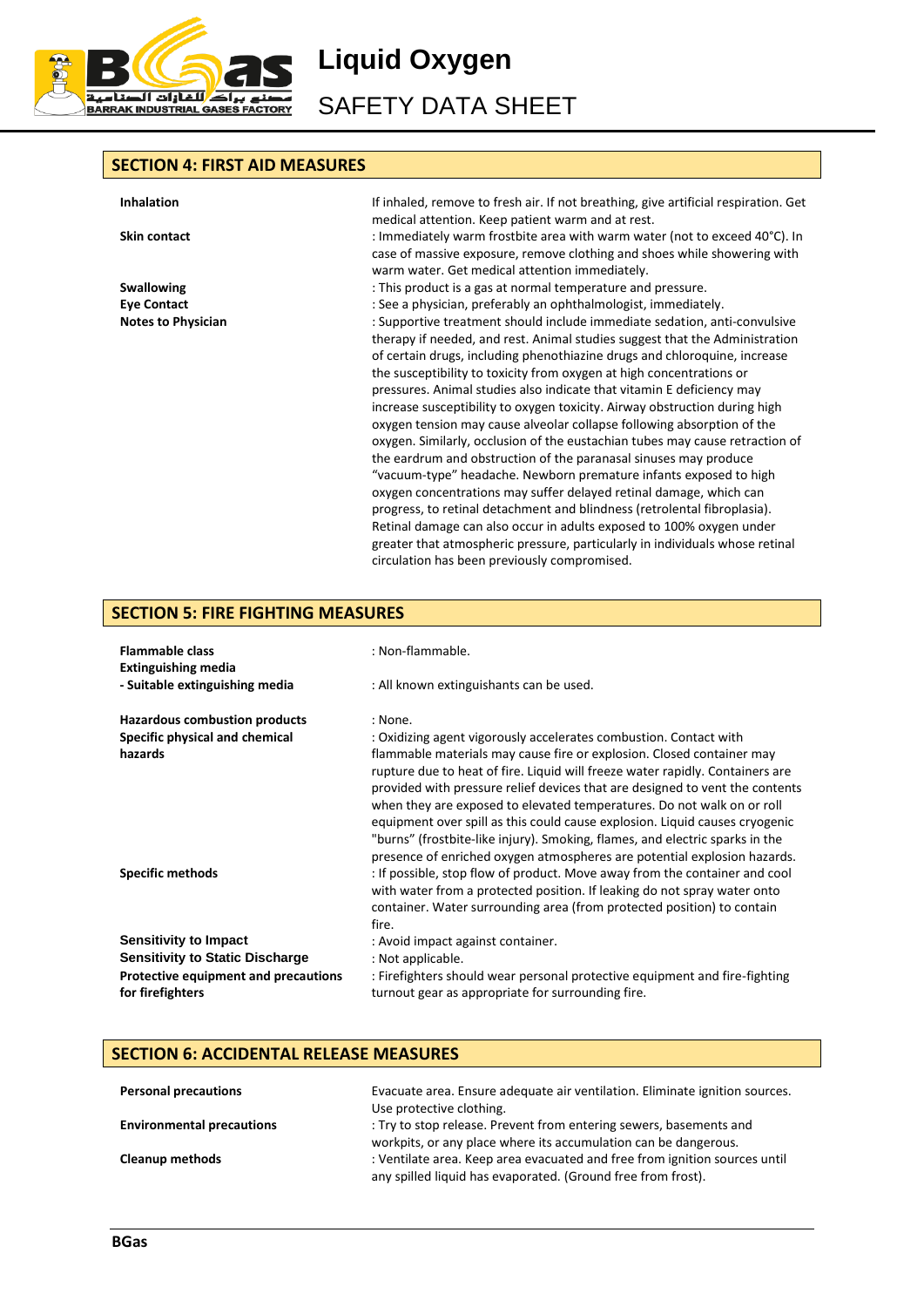

**Liquid Oxygen**

SAFETY DATA SHEET

# **SECTION 7: HANDLING AND STORAGE**

| Precautions to be taken in handling | : Use piping and equipment adequately designed to withstand pressures<br>to be encountered. Ground all equipment. Store and use with adequate<br>ventilation at Store and use with adequate ventilation at all times. Use<br>only in a closed system.                                                                                                                                                                                                                                                                                                                                                                                                                                                                                                                                                                                                                                                                                                                                                               |
|-------------------------------------|---------------------------------------------------------------------------------------------------------------------------------------------------------------------------------------------------------------------------------------------------------------------------------------------------------------------------------------------------------------------------------------------------------------------------------------------------------------------------------------------------------------------------------------------------------------------------------------------------------------------------------------------------------------------------------------------------------------------------------------------------------------------------------------------------------------------------------------------------------------------------------------------------------------------------------------------------------------------------------------------------------------------|
| Precautions to be taken in storage  | : Extremely cold oxidizing liquid and gas. Vigorously accelerates<br>combustion. Contact with liquid or cold gas causes severe frostbite.<br>Combustibles with liquid air may explode on ignition or contact. Keep oil,<br>grease, and combustibles away. Use only with equipment conditioned for<br>oxygen service. Use piping and equipment adequately designed to<br>withstand the pressures and temperatures to be encountered. Do not get<br>liquid in eyes, on skin or clothing. Store and use with adequate ventilation.<br>Close valve when not in use and when empty. Clothing exposed to liquid<br>air should be removed immediately and aired out to reduce the likelihood<br>of an engulfing fire. Ignition sources, such as static electricity generated in<br>clothing by walking, etc., should be prevented. Protect container against<br>physical damage. Isolate from combustible gas installations and<br>combustible materials by adequate distance or by gas-tight, fire resistive<br>barriers. |

# **SECTION 8: EXPOSURE CONTROLS / PERSONAL PROTECTION**

| <b>Engineering controls</b><br>Local exhaust                   | : Use a local exhaust system, if necessary, to prevent increased oxygen<br>concentration in the worker's breathing zone.                |
|----------------------------------------------------------------|-----------------------------------------------------------------------------------------------------------------------------------------|
| <b>Mechanical (General)</b>                                    | : Use a local exhaust system, if necessary, to prevent increased oxygen<br>concentration in the worker's breathing zone.                |
| <b>Special</b>                                                 | : Not applicable.                                                                                                                       |
| Other                                                          | : Not applicable.                                                                                                                       |
| Personal protective equipment<br><b>Respiratory Protection</b> | : None required under normal use. However, air-supplied respirators are<br>required while working in confined spaces with this product. |
| <b>Skin Protection</b>                                         | : Loose-fitting cryogenic gloves.                                                                                                       |

**Eye/Face Protection** : Wear safety glasses when handling cylinders. Respiratory Protection : Metatarsal shoes for cylinder handling. Protective clothing where needed. Cuffless trousers should be worn outside the shoes.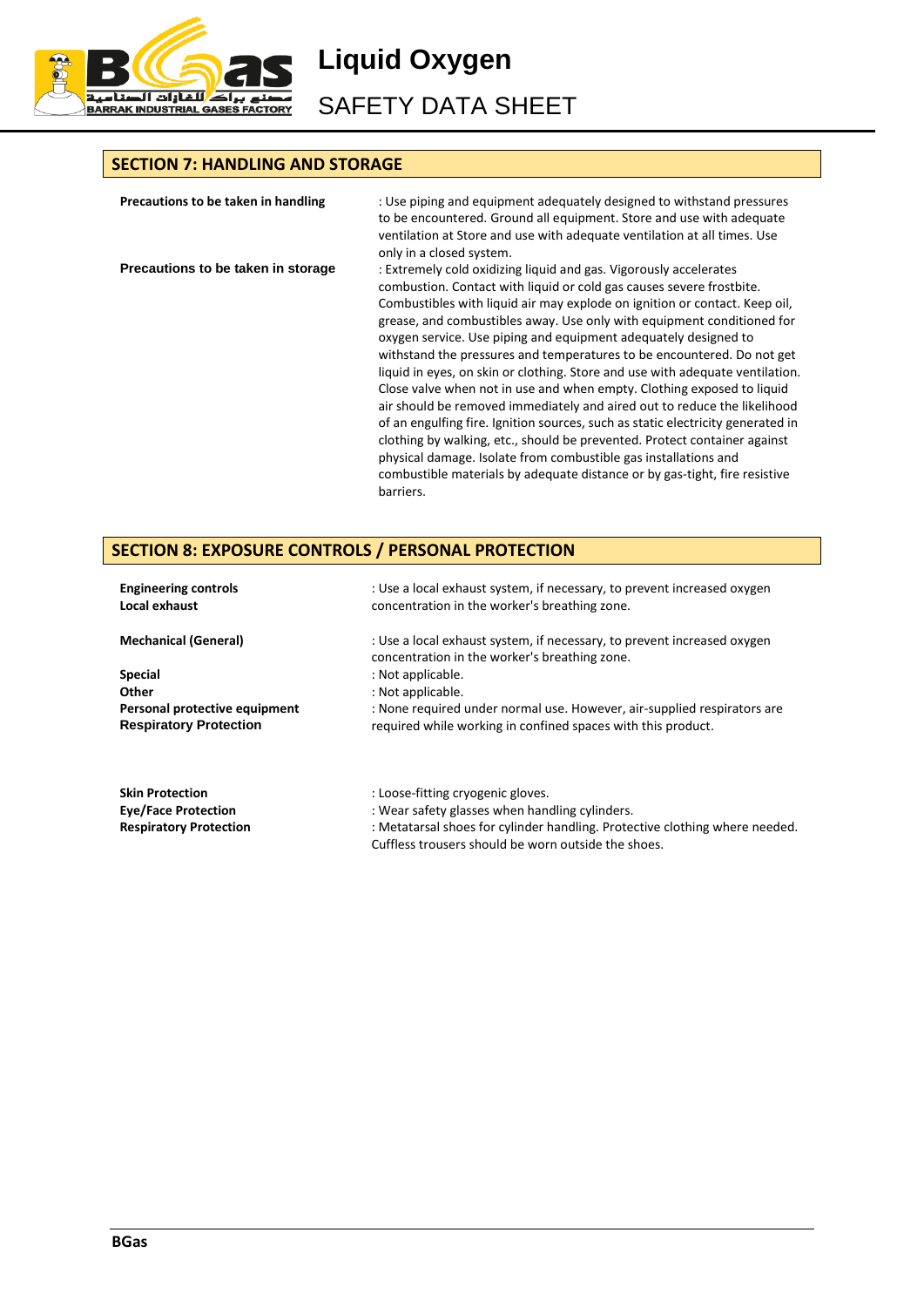

**Liquid Oxygen**

# SAFETY DATA SHEET

# **SECTION 9: PHYSICAL AND CHEMICAL PROPERTIES**

| Appearance                              | Light blue cryogenic liquid.                                    |  |
|-----------------------------------------|-----------------------------------------------------------------|--|
| <b>Odor</b>                             | Odorless.                                                       |  |
| <b>Odor Threshold</b>                   | Odorless.                                                       |  |
| <b>Physical State</b>                   | Liquid.                                                         |  |
| рH                                      | Not applicable.                                                 |  |
| <b>Boiling Point</b>                    | $-182.96^{\circ}$ C(-297.3°F)                                   |  |
| <b>Freezing Point</b>                   | $-218.78^{\circ}$ C ( $-361.8^{\circ}$ F)                       |  |
| <b>Evaporation Rate</b>                 | High.                                                           |  |
| <b>Vapor Pressure</b>                   | Not applicable.                                                 |  |
| <b>Vapor Density</b>                    | $0.0013$ g/ml @ 21.1°C                                          |  |
| Specific Gravity Liquid (Water =1)      | $1.14 \; \text{\textcircled{a}} -183 \; \text{\textcircled{c}}$ |  |
| <b>Specific Gravity Vapor (Air = 1)</b> | 1.105 g/ml @ $21.1^{\circ}$ C                                   |  |
| <b>Solubility In Water</b>              | Negligible.                                                     |  |
| Coefficient of water/oil distribution   | Not available.                                                  |  |
| % Volatiles by Volume                   | $100\%$ ( $v/v$ )                                               |  |
| <b>Molecular Weight</b>                 | 31.9988                                                         |  |
| <b>Molecular Formula</b>                | O <sub>2</sub>                                                  |  |

#### **SECTION 10: STABILITY AND REACTIVITY**

| <b>Chemical Stability</b>                 | : Stable                                                                                    |
|-------------------------------------------|---------------------------------------------------------------------------------------------|
| <b>Conditions of Chemical Instability</b> | : Elevated temperatures. Oxygen reacts with many materials                                  |
| Incompatiblity (materials to avoid)       | : Flammable materials, hydrocarbons such as oils and grease, ashphalt,<br>ethers, alcohols, |
|                                           |                                                                                             |
|                                           | acids and aldehydes.                                                                        |
| <b>Hazardous Decomposition Products</b>   | : None.                                                                                     |
| <b>Hazardous Polymerization</b>           | : Will Not Occur                                                                            |
| <b>Conditions to Avoid</b>                | : None known.                                                                               |
| <b>Conditions of Reactivity</b>           | : None.                                                                                     |

# **SECTION 11: TOXICOLOGICAL INFORMATION**

Study Results : At atmospheric concentration and pressure, oxygen poses no toxicity hazards. At high concentrations, newborn premature infants may suffer delayed retinal damage (retrolental fibroplasia) that can progress to retinal detachment and blindness. Retinal damage may also occur in adults exposed to 100% oxygen for extended periods (24 to 48 hours) or at greater than atmospheric pressure, particularly in individuals whose retinal circulation has been previously compromised. All individuals exposed for long periods to oxygen at high pressure and all who exhibit overt oxygen toxicity should have ophthalmologic examinations. At two or more atmospheres, toxicity to the Central Nervous System (CNS) occurs. Symptoms include nausea, vomiting, dizziness or vertigo, muscle twitching, vision dizziness or vertigo, muscle twitching, vision changes, and loss consciousness and generalized seizures. At three atmospheres, CNS toxicity occurs in less than two hours; at six atmospheres, in only a few minutes. Patients with chronic obstructive pulmonary disease retain carbon dioxide abnormally. If oxygen is administered, raising their blood oxygen concentration, their breathing becomes depressed and retained carbon dioxide rises to a dangerous level. Animal studies suggest that the administration of certain drugs, including phenothiazine drugs and chloroquine, increases the susceptibility to toxicity from oxygen at high concentrations or pressures.